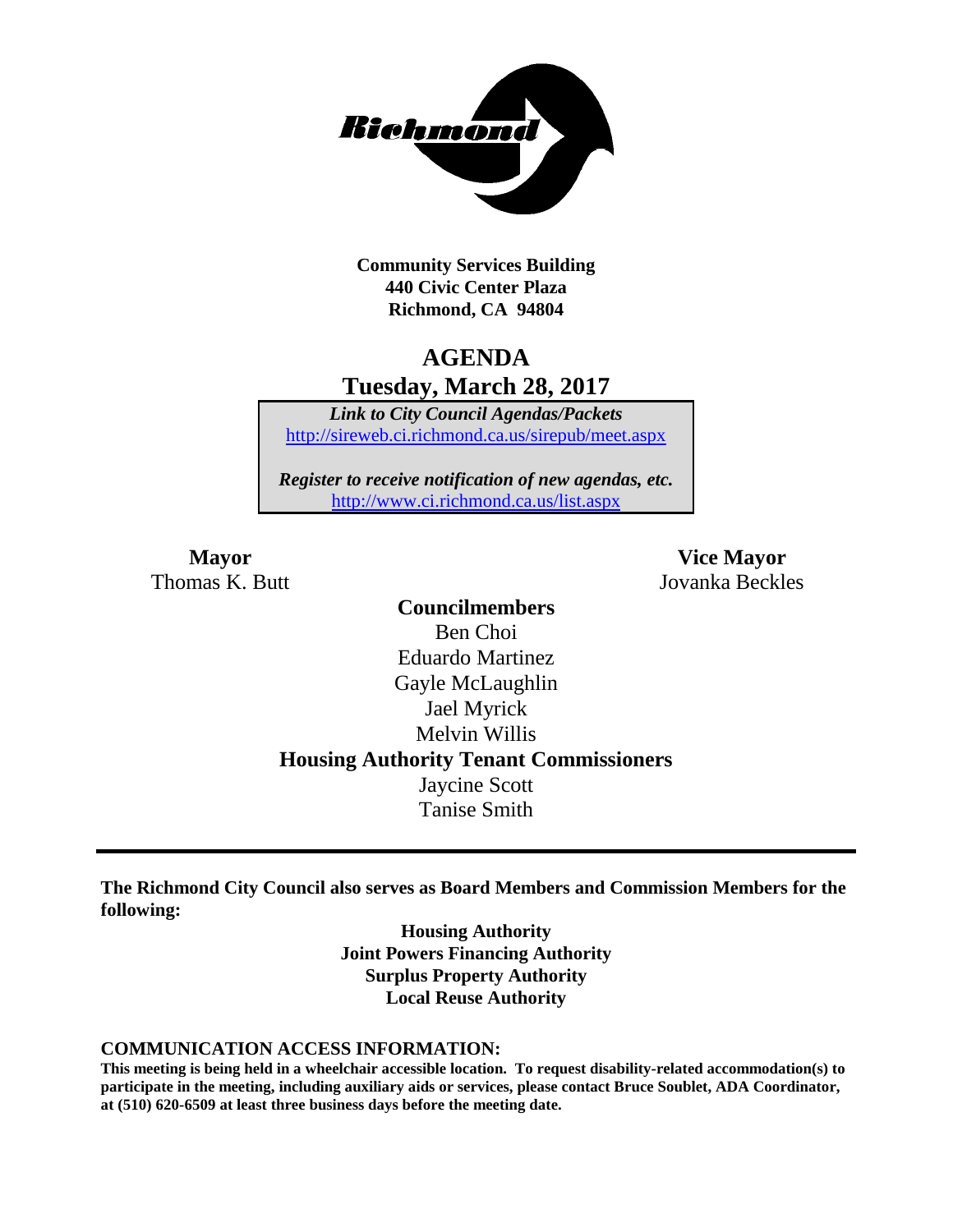# **MEETING PROCEDURES**

The City of Richmond encourages community participation at its City Council meetings and has established procedures that are intended to accommodate public input in a timely and time-sensitive way. As a courtesy to all members of the public who wish to participate in City Council meetings, please observe the following procedures:

**PUBLIC COMMENT ON AGENDA ITEMS:** Anyone who desires to address the City Council on items appearing on the agenda must complete and file a pink speaker's card with the City Clerk **prior** to the City Council's consideration of the item. Once the City Clerk has announced the item, no person shall be permitted to speak on the item other than those persons who have submitted their names to the City Clerk. Your name will be called when the item is announced for discussion. **Each speaker will be allowed up to TWO (2) MINUTES to address the City Council on NON-PUBLIC HEARING items listed on the agenda. Speakers are allowed up to THREE (3) minutes on PUBLIC HEARING items.**

**OPEN FORUM FOR PUBLIC COMMENT:** Individuals who would like to address the City Council on matters not listed on the agenda or on items remaining on the consent calendar may do so under Open Forum. All speakers must complete and file a pink speaker's card with the City Clerk **prior** to the commencement of Open Forum. The amount of time allotted to individual speakers shall be determined based on the number of persons requesting to speak during this item. **The time allocation for each speaker will be as follows:** 15 or fewer speakers, a maximum of 2 minutes; 16 to 24 speakers, a maximum of 1 and one-half minutes; and 25 or more speakers, a maximum of 1 minute.

### **SPEAKERS ARE REQUESTED TO OCCUPY THE RESERVED SEATS IN THE FRONT ROW BEHIND THE SPEAKER'S PODIUM AS THEIR NAME IS ANNOUNCED BY THE CITY CLERK.**

**CONDUCT AT MEETINGS:** Richmond City Council meetings are limited public forums during which the City strives to provide an open, safe atmosphere and promote robust public debate. Members of the public, however, must comply with state law, as well as the City's laws and procedures and may not actually disrupt the orderly conduct of these meetings. The public, for example, may not shout or use amplifying devices, must submit comment cards and speak during their allotted time, may not create a physical disturbance, may not speak on matters unrelated to issues within the jurisdiction of the City Council or the agenda item at hand, and may not cause immediate threats to public safety.

**CITY HARASSMENT POLICY:** The City invites public comment and critique about its operations, including comment about the performance of its public officials and employees, at the public meetings of the City Council and boards and commissions. However, discriminatory or harassing comments about or in the presence of City employees, even comments by third parties, may create a hostile work environment, if severe or pervasive. The City prohibits harassment against an applicant, employee, or contractor on the basis of race, religious creed, color, national origin, ancestry, physical disability, medical condition, mental disability, marital status, sex (including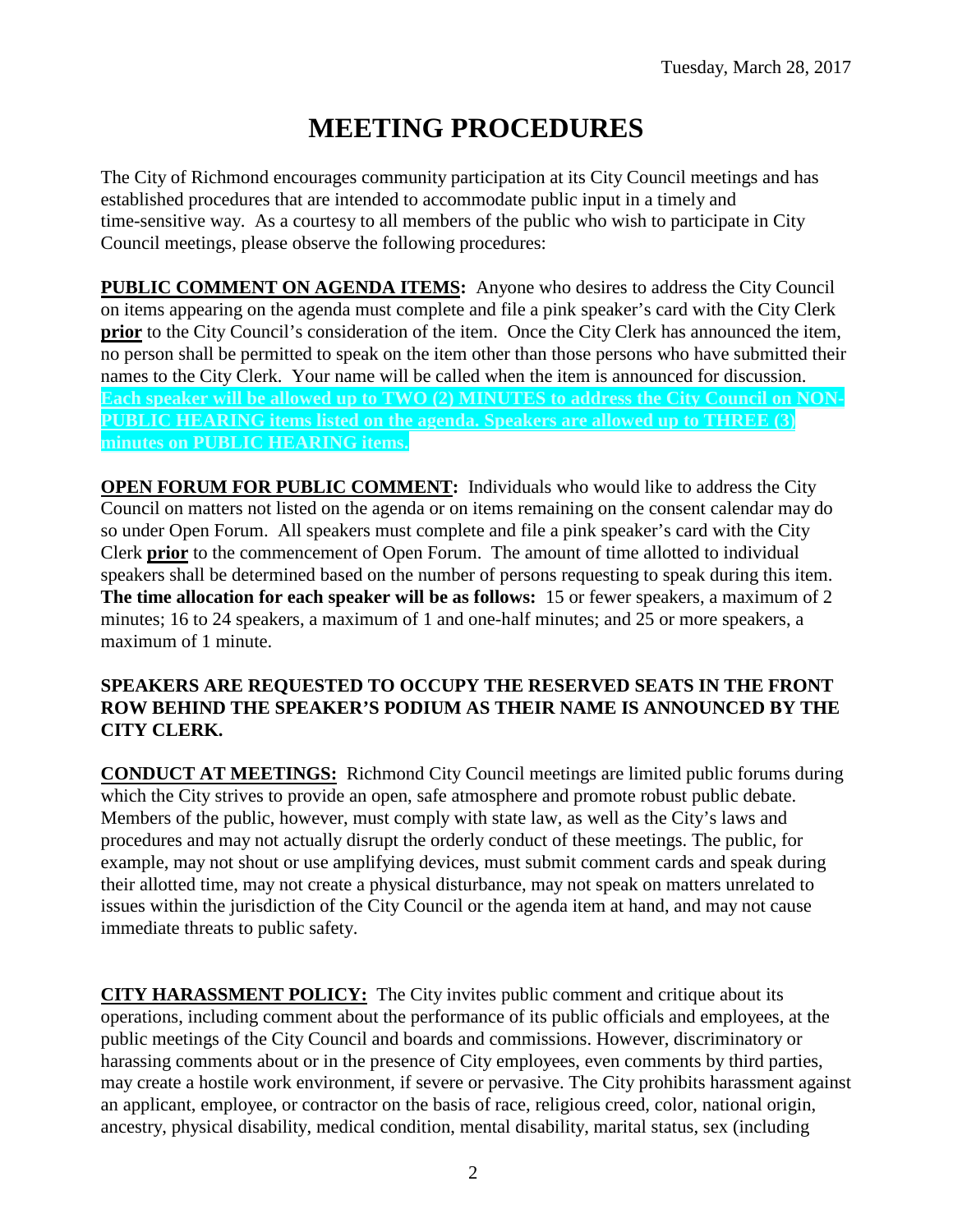pregnancy, childbirth, and related medical conditions), sexual orientation, gender identity, age or veteran status, or any other characteristic protected by federal, state or local law. In order to acknowledge the public's right to comment on City operations at public meetings, which could include comments that violate the City's harassment policy if such comments do not cause an actual disruption under the Council Rules and Procedures, while taking reasonable steps to protect City employees from discrimination and harassment, City Boards and Commissions shall adhere to the following procedures. If any person makes a harassing remark at a public meeting that violates the above City policy prohibiting harassment, the presiding officer of the meeting may, at the conclusion of the speaker's remarks and allotted time: (a) remind the public that the City's Policy Regarding Harassment of its Employees is contained in the written posted agenda; and (b) state that comments in violation of City policy are not condoned by the City and will play no role in City decisions. If any person makes a harassing remark at a public meeting that violates the above City policy, any City employee in the room who is offended by remarks violating the City's policy is excused from attendance at the meeting. No City employee is compelled to remain in attendance where it appears likely that speakers will make further harassing comments. If an employee leaves a City meeting for this reason, the presiding officer may send a designee to notify any offended employee who has left the meeting when those comments are likely concluded so that the employee may return to the meeting. The presiding officer may remind an employee or any council or board or commission member that he or she may leave the meeting if a remark violating the City's harassment policy is made. These procedures supplement the Council Rules and Procedures relating to disruption of orderly conduct at Council meetings.

Any law enforcement officer on duty or whose service is commanded by the presiding officer shall be Sergeant-at-Arms of the Council meetings. He/she, or they, shall carry out all orders and instructions given by the presiding officer for the purpose of maintaining order and decorum at the Council meetings (City Council Rules of Procedure and Order Section III F, RMC Section 2.12.030).

**\*\*\*\*\*\*\*\*\*\*\*\*\*\*\*\*\*\*\*\*\*\*\*\*\*\*\*\*\*\*\*\*\*\*\*\*\*\*\*\*\*\*\*\*\*\*\*\*\*\*\*\*\*\*\*\*\*\***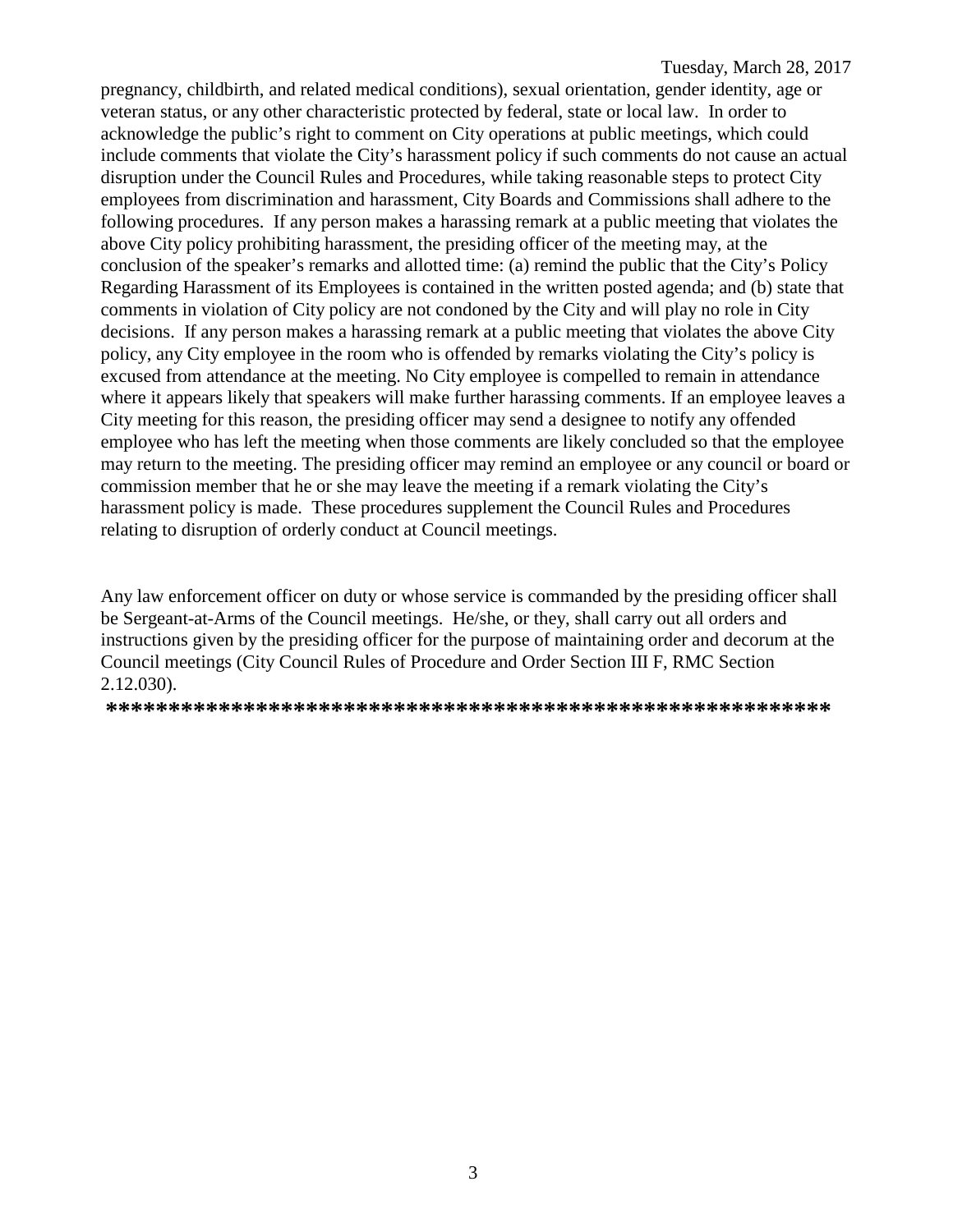# **OPEN SESSION TO HEAR PUBLIC COMMENT BEFORE CLOSED SESSION**

5:30 p.m.

### **A. ROLL CALL**

### **B. PUBLIC COMMENT BEFORE CLOSED SESSION**

#### **C. ADJOURN TO CLOSED SESSION**

### **CLOSED SESSION**

Shimada Room of the Community Services Building

#### **CITY COUNCIL**

PUBLIC EMPLOYEE APPOINTMENT (Government Code Section 54957.6):

Title: Citizens Police Review Commission Investigative Officer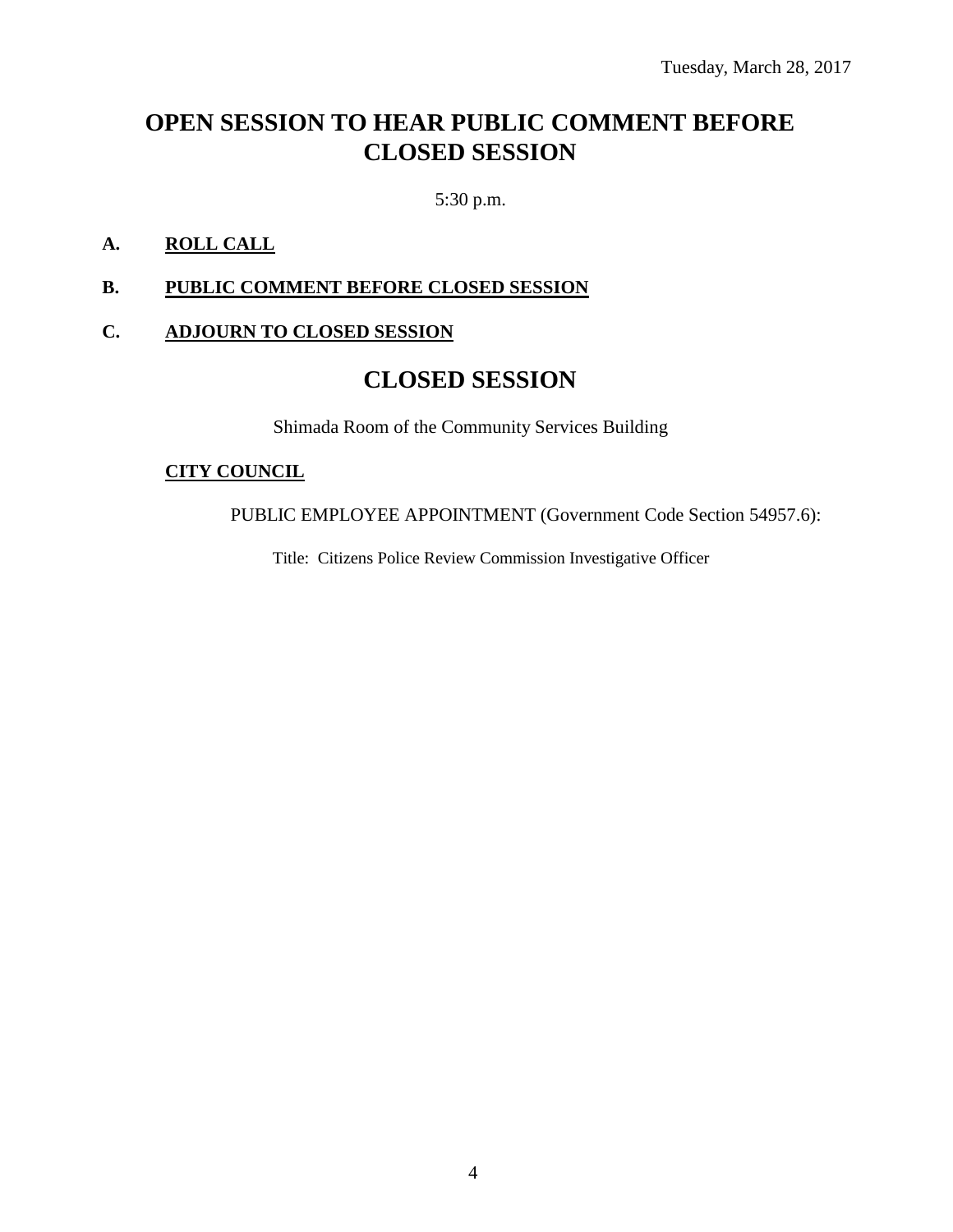# **REGULAR MEETING OF THE RICHMOND CITY COUNCIL**

6:30 p.m.

### **A. PLEDGE TO THE FLAG**

- **B. ROLL CALL**
- **C. STATEMENT OF CONFLICT OF INTEREST**
- **D. AGENDA REVIEW**

### **E. PRESENTATIONS, PROCLAMATIONS, AND COMMENDATIONS**

- **E-1.** PROCLAMATION honoring the retirement of Kathryn Gerk from the Richmond Fire Department as the Emergency Services Manager - Office of the Mayor (Mayor Tom Butt 620-6503).
- **E-2.** PROCLAMATION recognizing Meals on Wheels of Contra Costa County and proclaiming March as March for Meals Month - Councilmember Gayle McLaughlin (620-5431) and Mayor Tom Butt (620-6503).
- **E-3.** RECEIVE a presentation from the 2017 Sisters in Solidarity Planning Committee in recognition of International Women's Day and Women's History Month - Councilmember Gayle McLaughlin (620-5431) and Vice Mayor Jovanka Beckles (620-6568).

### **F. REPORT FROM THE CITY ATTORNEY OF FINAL DECISIONS MADE DURING CLOSED SESSION**

### **G. REPORT FROM THE CITY MANAGER**

### **H. OPEN FORUM FOR PUBLIC COMMENT**

### **I. STUDY AND ACTION SESSION**

- **I-1.** RECEIVE an annual presentation from the Richmond Convention Visitor's Bureau - City Manager's Office (Bill Lindsay 620-6512).
- **I-2.** RECEIVE an update from Nurturing Independence through Artistic Development (NIAD) on the impact of community programs resulting from the Fiscal Year 2016-17 financial allocation from the Fiscal Year 2016-17 financial allocation from the City of Richmond - Library and Cultural Service Department (Katy Curl 620-6554/Michele Seville 620-6952).